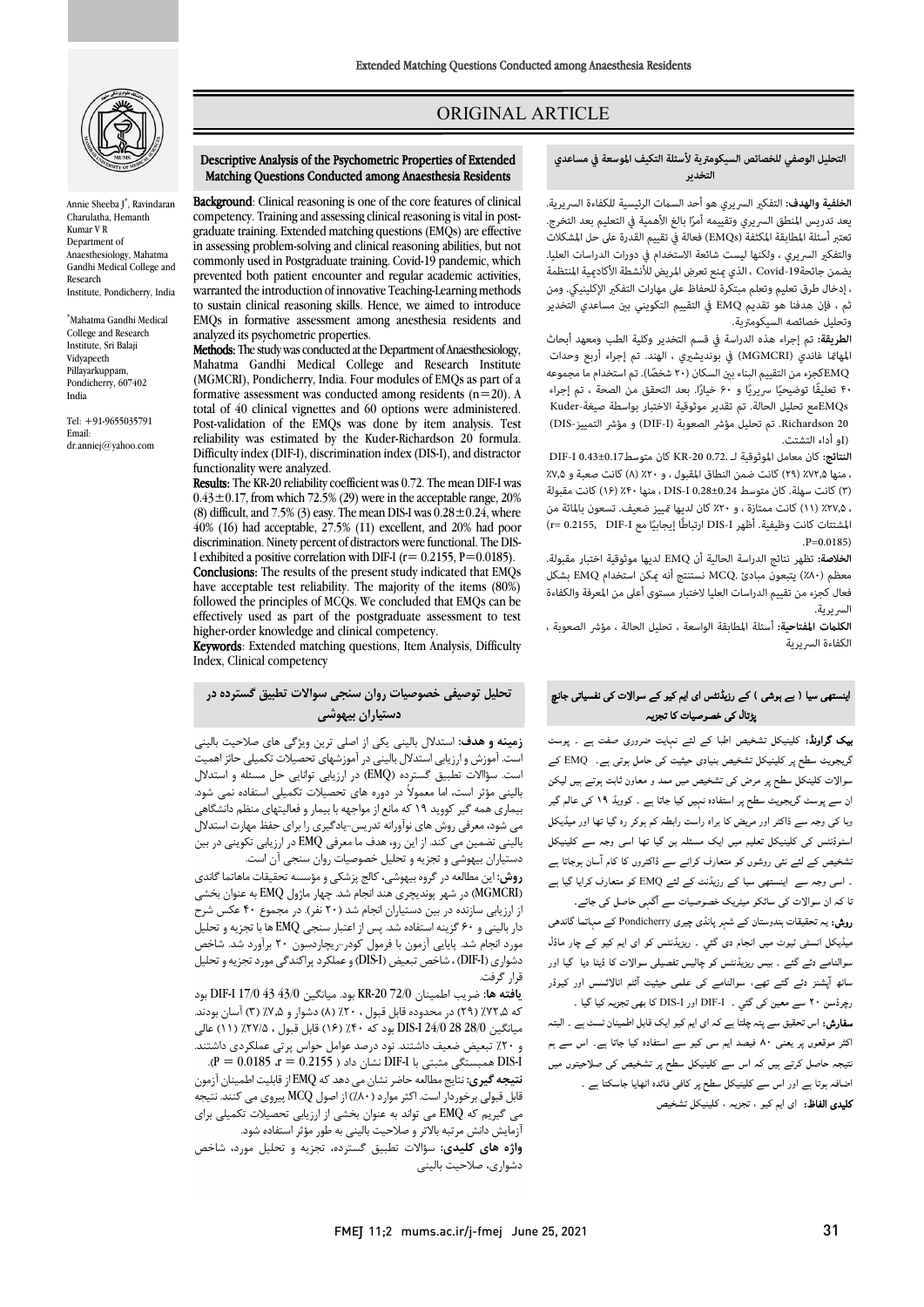## **INTRODUCTION**

 Clinical competency is one of the most important attributes in postgraduate training as well as clinical reasoning is the core component of clinical competency. Pattern recognition, knowledge application, and intuitions are part of clinical system that is comprehensive, authentic and looks for the application of knowledge and not just factual recollection reasoning (1). This makes it necessary to have an assessment  $(2)$ .

 Assessment is the driving force for learning (3). It is one of and on the quality of learning. Every assessment method has its strength and weakness but its impact on the student's motivation and guidance to future learning is more valuable than these flaws (4). Miller's pyramid provides a conceptual knowledge to problem-solving skills. Despite the availability of various tools for the formative assessment (FA) of postgraduates, most of the facilitators still practice traditional methods such as essay questions and case presentations. psychometric properties, their role in FA is minimal. Lack of effective feedback and scoring discrepancies are some of the pitfalls of traditional tools for FA (5). Newer methods of assessment such as Mini CEX, OSCE, Script concordance test, the important influences on a student's learning experience framework for student assessment, including factual Although traditional assessment tools have good various forms of multiple-choice questions (MCQs) can be effectively used for FA of clinical reasoning.

 Using MCQs could be the first step for the assessment of clinical competence (6).MCQs, in most situation, tests only application, which is not sufficient for postgraduate assessment. To overcome the shortcomings of MCQ, extended matching questions (EMQ) were introduced. EMQs a variant of MCQ, is valid, feasible, and can be clinical reasoning abilities in medical postgraduates (7,8). EMQs are less time consuming, easy to administer and can give immediate feedback. Despite these well-known advantages of EMQs, it is not commonly used in Postgraduate assessment. The Covid-19 pandemic encounter for clinical training. This led us to introduce innovative teaching-learning and assessment strategy to sustain clinical reasoning and problem solving skills. during non-contact learning activities, we introduced EMQs among anaesthesia residents as part of the formative factual knowledge and lower level of knowledge effectively employed for assessing problem-solving and hindered regular academic activities and also patient Acknowledging the advantages of EMQs and its applicability assessment and analysed its psychometric properties.

## **METHODS**

 After obtaining institutional ethics committee approval, the present item analysis of EMQs was conducted in the Department of Anaesthesiology, Mahatma Gandhi Medical College and Research Institute, Pondicherry. A series of EMQ FA to our postgraduates from March 2020 to May 2020. The test was conducted among second and third-year residents tests were conducted in a "pen and paper" format as part of only  $(n=20)$ .

### Construction and Pre-Validation of MCQs

 All the EMQ items were based on the syllabus covered over the past six months. The items were prepared by two faculty trained appropriateness of the content, grammar, and construction. The EMQ test was divided into 4 modules; each questions and 15 options. The themes were a) Intra- Trauma and emergency d) Critical care management. A total of 40 clinical vignettes and 60 options were administered. Each correct answer was scored 1 mark and there was no negative marking for wrong answers. Cumulative score more module was based on a single theme which had a set of 10 operative critical incidents b) Post-operative complications c) than 50% was considered 'Pass'

### Data processing:

 For analysing the psychometric properties of the EMQs, the student's cumulative scores of all four modules were taken. Steps of item analysis:

 descending order. 2) The upper third was considered a high achievers group (HAG) and the lower third as low achievers group (LAG) and the rest as Middle (MAG). 3) Data of HAG 1) The scores of all residents were arranged in and LAG were considered for analysis.

#### Item Analysis:

 Item analysis involved 4 major parameter, i.e. test reliability, distractor efficiency (DE). Reliability suggests whether an assessment tool is internally consistent and reproducible, it reflects the extent to which items within the test measures various aspects of the test. DIF-I shows whether the item was difficult or easy and how many students got the item correct. students got the answer correct and 100% when all have got the item correct. DIS-I shows the ability of the item to differentiate a high achiever from a low achiever. It is  $+1$ . Higher the index, better the item can differentiate achievers. Another important parameter was distractor functionality which is an independent indicator of the quality of an item. Distractors are said to be functional if it is selected by more than 3% of the statems (3). Bistactor emerging is<br>measured based on the number of non-functional distractors (NFD) in an item. It ranges from 0 to 100%. Items with 3, 2, 1 and 0 NFD had a distractor efficiency of 0, 33.3%, 66.6% and 100% respectively (10). Table 1 shows the interpretation difficulty index (DIS-I), discrimination index (DIF-I) and It ranged from 0 to 100%, where 0 indicated none of the expressed as a bi serial point correlation ranging from -1 to by more than 5% of the students (9). Distractor efficiency is of the item analysis parameters

#### Statistical analysis:

 All data documentation and analysis was done using Microsoft® Excel (2013), IBM SPSS Statistics for co-efficient was calculated using the Kuder-Richardson 20 formula (KR-20). DIF-I and DIS-I were calculated and reported as mean and standard deviation. FD and NFD were expressed as percentages. The relationship between analysis and p-value of  $< 0.05$  was considered statistically Ĩ Windows version 22, Armonk, NY: IBM Corp. Reliability DIF-I and DIS-I was determined by Pearson correlation significant.

ֺׅׅ֝֬֝֬֝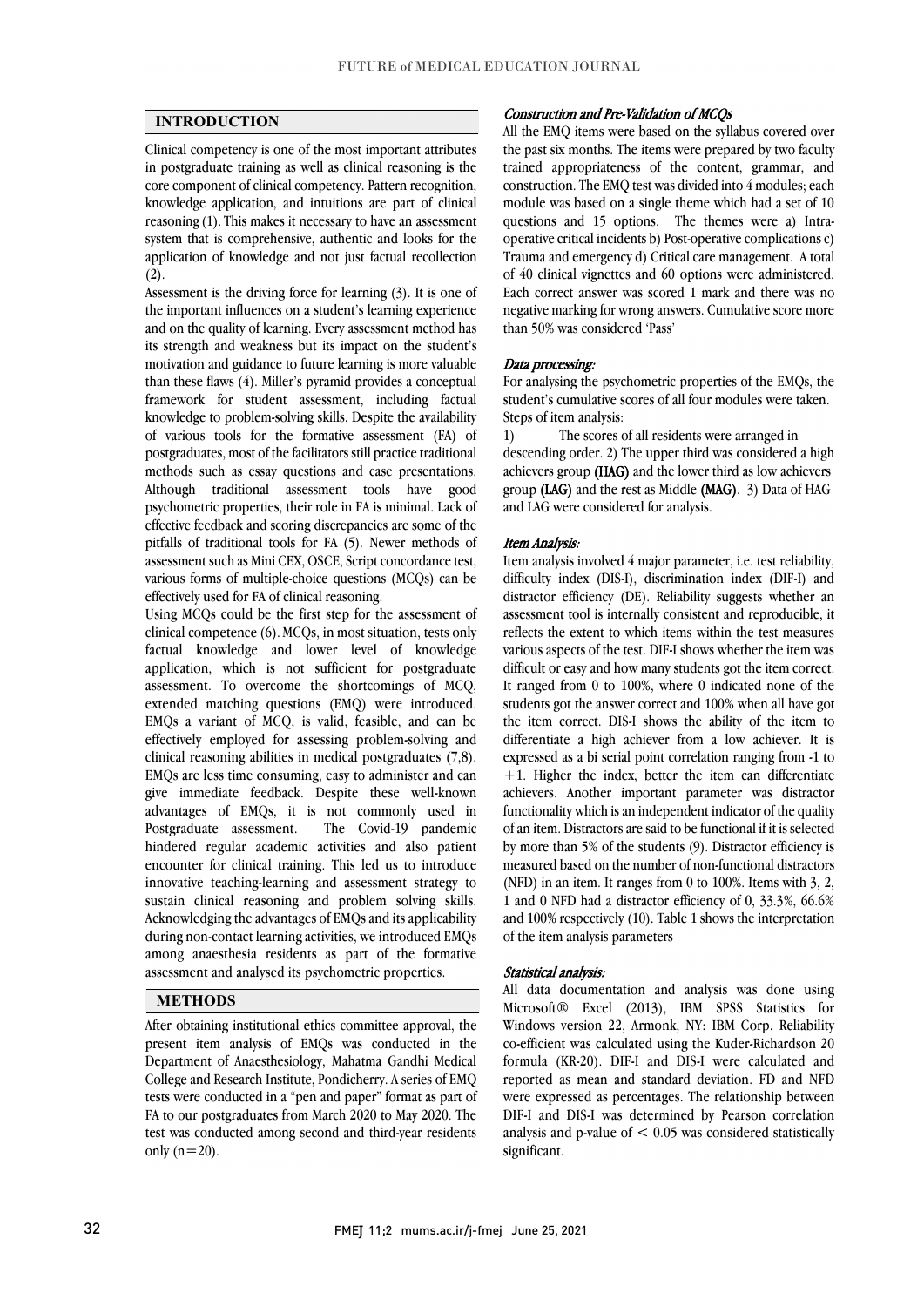| <b>Parameters</b>                 | Formula                                                                                   | <b>Interpretation of values</b>                                                                                                                                                                                       |  |
|-----------------------------------|-------------------------------------------------------------------------------------------|-----------------------------------------------------------------------------------------------------------------------------------------------------------------------------------------------------------------------|--|
| Reliability                       | Kuder Richardson 20                                                                       | $Range = 0 to 1$<br>$0$ = no reliability<br>$>0.7$ = acceptable reliability<br>$1 =$ high reliability                                                                                                                 |  |
| Difficulty Index<br>$(DIF-I)$     | $(HAG+LAG) \times 100 / N$                                                                | <i>Range</i> = 0 to 100%<br>$\leq$ 30% = difficult<br>$30\%$ to $70\%$ = acceptable<br>$>70\%$ = easy                                                                                                                 |  |
| Discrimination Index<br>$(DIS-I)$ | $(HAG-LAG) \times 2/N$                                                                    | $Range = -1$ to $+1$<br>(Bi-serial point correlation)<br>$0-0.19$ = Poor discrimination<br>$0.2$ to $0.29$ = Acceptable discrimination<br>$0.3$ to $0.39$ = Good discrimination<br>$> 0.4$ = Excellent discrimination |  |
| Distractor Efficiency<br>(DE)     | Percentages of non-functional distractors in an<br>item( $> 5\%$ = functional distractor) | <i>Range</i> = 0 to $100\%$<br>NFD $0 = 100\%$<br>NFD $1 = 66.6\%$<br>NFD $2 = 33.3\%$<br>NFD $3 = 0\%$                                                                                                               |  |

### **RESULTS**

 The present item analysis assessed 40 EMQs with 60 options divided into 4 modules, each module consisted of 10 EMQs with 15 options. The reliability coefficient of the test was 0.72. The mean test score was  $24.5 \pm 5.09$ , the highest score was 33 and the fowest was 11. There is out of 25 residents had<br>scored more than 50% marks (pass score). The mean test score according to the groups were: HAG  $29.6 \pm 2.5$ , MAG was 33 and the lowest was 11. Fifteen out of 20 residents had 23.8  $\pm$  1.1, and LAG 19.6  $\pm$  4.0, respectively.

 Table 2 shows the overall analysis of the EMQ items. Table 3 discrimination. The mean difficulty index was  $0.43 \pm 0.17$ with approximately  $1/3^{rd}$  of the items had moderate difficulty, 20% was difficult and only 3 items were easy. The mean item discrimination  $(0.28 \pm 0.24)$  with 5% negative discrimination, 0.19), while 27.5% of the items exhibited excellent discrimination (>0.4). The remaining items were acceptable and good, out of which 25% of the items had an acceptable range (0.2 to 0.29) and 21% of the items showed good discrimination (0.3- 0.39). Figure 1 shows the distribution of shows distribution of items based on item difficulty and item 20% of the items were having poor discrimination power (0-

| Table 2. Descriptive analysis of EMQ items |                        |  |  |  |  |
|--------------------------------------------|------------------------|--|--|--|--|
| Parameter                                  | Mean (SD)              |  |  |  |  |
| Total test score                           | $24.3 \pm 5.09$        |  |  |  |  |
| KR 20 (reliability coefficient)            | 0.72                   |  |  |  |  |
| DIF-I                                      | $0.43 \pm 0.17$        |  |  |  |  |
| DIS-I                                      | $0.28 \pm 0.24$        |  |  |  |  |
| <b>Distractors</b>                         | $FD - 90\%$<br>NFD-10% |  |  |  |  |

 DIF-I and DIS-I of the total EMQs, DIF-I with the lowest value of 0.05 and the highest was 0.74 whereas the lowest DIS-I value was -0.42 and the highest was 0.85.

 $\overline{a}$ 

 Distractor analysis showed 6(10%) NFDs, 54(90%) were FD. Distribution of items based on the number of functional distractor showed, 13(32.5%) EMQs with one FD, 12(30%) items with two, and 6(15%) items with three FD.

The scattered diagram (Figure 2) represents the correlation between DIF-I and DIS-I of 40 items. The analysis showed a positive correlation between DIF-I and DIS-I  $(r = 0.215,$  p=0.018). The items on both poles of the difficulty index moderate level of difficulty had exhibited good to excellent discrimination. Table 4 shows the relationship between DIF- I spectrum had poor or negative discrimination. Items with a

| Table 3. Distribution of EMQs based on item difficulty<br>and item discrimination |                |                             |               |  |  |  |  |
|-----------------------------------------------------------------------------------|----------------|-----------------------------|---------------|--|--|--|--|
| Parameter                                                                         |                | <b>EMQ</b> items            |               |  |  |  |  |
|                                                                                   | Interpretation | N                           | $\frac{0}{0}$ |  |  |  |  |
| Difficulty Index (DIF-I)                                                          |                |                             |               |  |  |  |  |
| ${}_{0.3}$                                                                        | Difficult      | 8                           | 20%           |  |  |  |  |
| $0.3 - 0.7$                                                                       | Moderate       | 29                          | 72.5%         |  |  |  |  |
| $0.7 - 1$                                                                         | Easy           | 3                           | 7.5%          |  |  |  |  |
| Discrimination Index (DIS-I)                                                      |                |                             |               |  |  |  |  |
| < 0                                                                               | Negative       | $\mathcal{D}_{\mathcal{L}}$ | 5%            |  |  |  |  |
| $0 - 0.19$                                                                        | Poor           | 8                           | 20%           |  |  |  |  |
| $0.2$ to $0.29$                                                                   | Acceptable     | 16                          | 40%           |  |  |  |  |
| $0.3$ to $0.39$                                                                   | Good           | 3                           | 7.5%          |  |  |  |  |
| > 0.4                                                                             | Excellent      | 11                          | 27.5%         |  |  |  |  |
| Total                                                                             |                | 40                          | 100%          |  |  |  |  |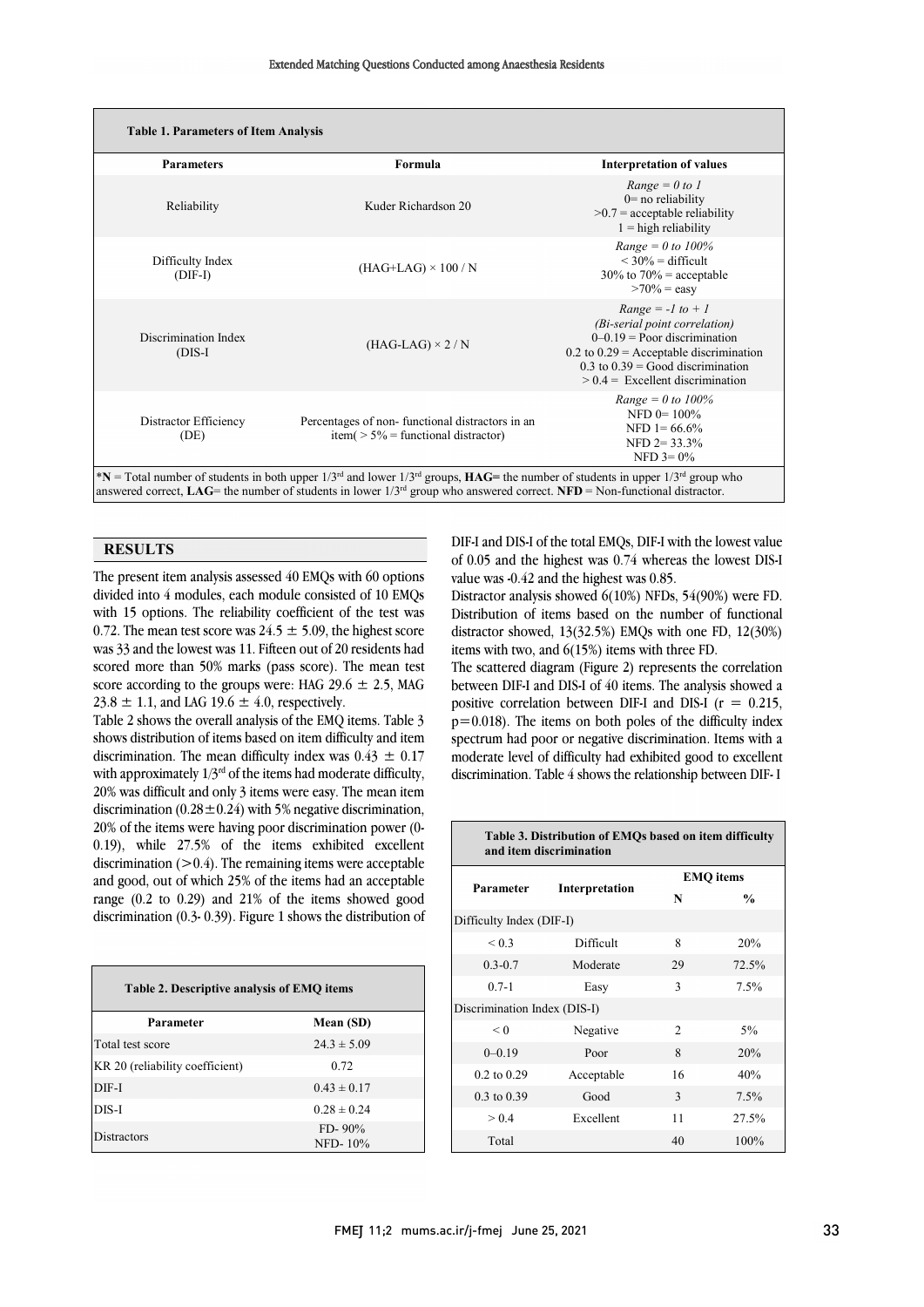

֡֡֡֡֡֡

 $\overline{a}$ 



| Table 4. Relationship between difficulty index and discrimination index of EMQs |                   |                      |                            |                      |                        |  |
|---------------------------------------------------------------------------------|-------------------|----------------------|----------------------------|----------------------|------------------------|--|
| $DIS-I \rightarrow$<br>DIF-I                                                    | Excellent<br>>0.4 | Good<br>$0.3 - 0.39$ | Acceptable<br>$0.2 - 0.29$ | Poor<br>$0.0 - 0.19$ | <b>Negative</b><br>< 0 |  |
| Acceptable<br>$(0.3-0.7)$                                                       | 10                |                      | 15                         | $^{(1)}$             |                        |  |
| Easy<br>$(0.7-1)$                                                               | 0                 |                      |                            |                      |                        |  |
| Difficult<br>< 0.3                                                              |                   |                      |                            |                      |                        |  |

l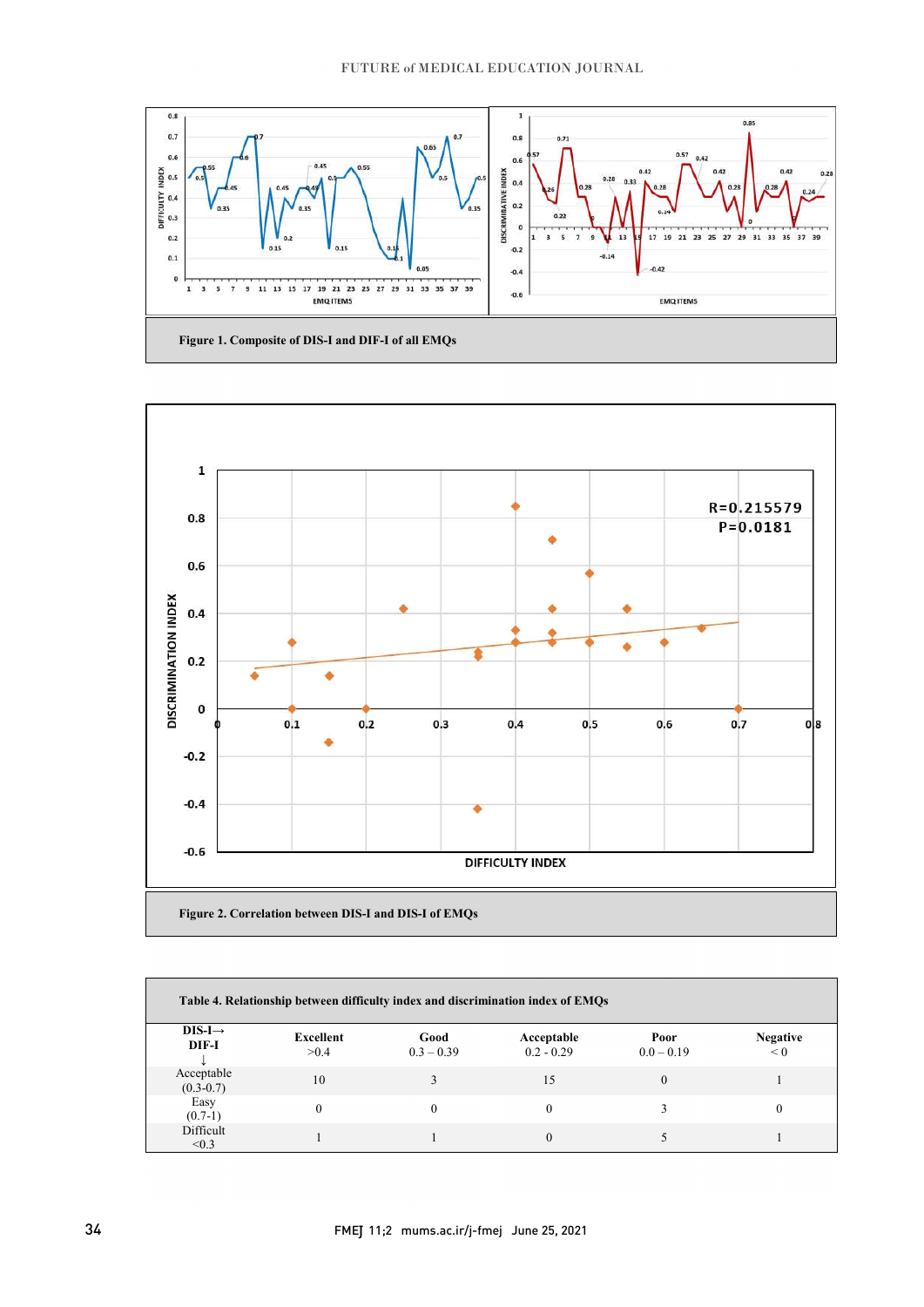and DIF-I for each item. Considering both DIFI and DIS-I together,  $28(10+3, 70%)$  EMO items were acceptable. Another 2 (5%) EMQs, in spite of being difficult, were able to discriminate well between HAG and LAG. All easy items and 6 out of 8 difficult items were poor discriminators.

### **DISCUSSION**

The present study focused on the application of extended matching questions for training and assessing clinical reasoning skills in anaesthesia postgraduates. This study showed an acceptable reliability coefficient of 0.72. Further analysis showed that 80% of the items had moderate difficulty and 70% items had good discrimination index. DIS-I and DIF-I correlated positively where, item discrimination increased with increase in item difficulty.

Clinical reasoning is one of the core features of clinical competency. There are various obstacles and challenges in integrating and assessing clinical reasoning in postgraduate training. FA should be able to capture the analytical capacity of the resident and identify areas for improvement. MCQs which are commonly used in medical education may not always assess higher-order thinking. Baig et al analysed MCQ in basic medical science exams and concluded that one-third of the MCQs tested recall of isolated facts while none of the MCQs assessed higher-order cognition (11). Recall of facts or eliminating incorrect answers is not a satisfactory way to master the subject. New assessment methods like script concordance test, key feature test, EMQs have shown good validity and reliability for assessing clinical reasoning. It can prevent answering by guess-work or pattern recognition (12). Item analysis is a quality control procedure for ensuring high-quality items. Similar to MCQs, EMQs have qualitative analysis for content, format, and writing procedures and quantitative analysis for psychometric properties.

The present item analysis assessed 40 EMQs with 60 options divided into 4 themes, each theme consisted of 10 EMQs with 15 options. This study showed a reliability co-efficient of 0.72 which is within the desirable range. The KR 20 Value of 0.7 was acceptable for a good assessment tool. Value close to 1 had higher homogeneity and consistency. Case et al showed that EMQs had higher reliability compared to an equal number of MCQ (0.55 vs. 0.42). A total of 52 EMQs are required to achieve a reliability of 0.72 and 105 EMQs for 0.85 (13).

The mean difficulty index of the EMQ items were  $0.43 \pm 0.17$ , in the present study. The majority of the items of study had moderate difficulty and 20% of the items were very difficult. The DIF- I of this study is similar to other studies that evaluated EMQs and MCQs. Vuma S et al reported a mean DIF-I of ranged from 0.491 to 0.719 among three courses of EMQs conducted for third-year medical students (14). Keralia et al. reported mean DIF-I between 0.47–0.58 in MCQ items from 10 summative papers (15). Our analysis showed 7.5% EMQs were easy for both groups. Authors recommend the inclusion of items with all levels of DIF- I in a test but care should be taken to not compromise the quality of the paper. Edwardo Beckhoff set the median difficulty level at 0.5-0.6 with the following distribution: "easy items, 5%; items of mediumlow difficulty, 20%; items of medium difficulty, 50%; medium-hard items, 20%; and difficult items, 5%" (16).

The mean DIS-I in the present study was  $0.28 \pm 0.24$ , where most of the items were good at discriminating high achievers from low achievers. Items with a high level of discrimination indices should be included in a test to enhance critical thinking. The authors recommend a DIS-I  $>0.2$  to be included in the assessment. Similar to our results, studies have shown CPBR within 0.118 to 0.255 (14). The distribution of the DIS-I in the present study showed that 27% of the items had excellent and 40% had good discrimination. A total of 8 (20%) and 2 (5%) had poor and negative DIS-I in thisstudy, respectively. Poor DIS-I can result in a low score due to a flaw in the items and needs to be removed from the bank. Too easy or too difficult items have poor discrimination which will decrease the reliability of the tool. These flawed items need to be reviewed for modification or discarded.

In the present study, item difficulty and item discrimination had a positive correlation ( $r = 0.215$ ,  $p=0.018$ ). The correlation was not linear, but more or less pyramidal/doom shaped. Several studies have also shown a dome-shaped correlation, items which are very easy or very difficult had poor discrimination capacity (17,18). Maximum DIS-I was seen in items with DIF-I between 0.3-0.7. Vuma et al also showed a positive correlation between DIF-I and DIS-I in EMQ tests (14). Contrary to our findings, Mitra et al, and Habib et al showed a significant negative correlation which indicates an inverse relationship between DIF-I and DIS-I: increase in difficulty index leads to a decrease in discrimination index (19). Our analysis combining the two indices (DIS-I and DIF-I) showed that 28 (70%) items could be called 'ideal' having a DIF-I between 0.3 - 0.7, as well as a  $DIS-I > 0.20$ .

Reducing the number of non-functional distractors and having more plausible options is one of the main aspects of a good quality item (20) . Number of non-functional distractors in an item is inversely related to the discrimination power of an item and conversely higher distractor efficiency makes the item more difficult. Distractors of EMQs are not like MCQs, the pool of options applies to all the vignettes within the set. An answer to one clinical vignette can be a distractor for another vignette. Out of the 60 options, 54(90%) of the options were functional and only 6 (10%) options were selected by less than 5% of students. Previous studies have shown EMQs having 70 to 85% functional distractors and 14%-28% of NFD (14). The present also showed  $1/3^{rd}$  (13) of the items had one FD, another  $1/3^{rd}$  (13) had two FD. Several studies have debated the right number of options to create a good quality item. A large number of distractors decrease guesswork and increases reliability and validity. However, if a majority are non-functional in the option list it will only act as fillers and increase test time (21).

The overall analysis of the EMQ items showed that 31(77.5%) fulfilled the criteria for good quality items and can be retained for further use, while 2 items had negative discrimination which requires review. Items too easy or difficult with poor discrimination needed